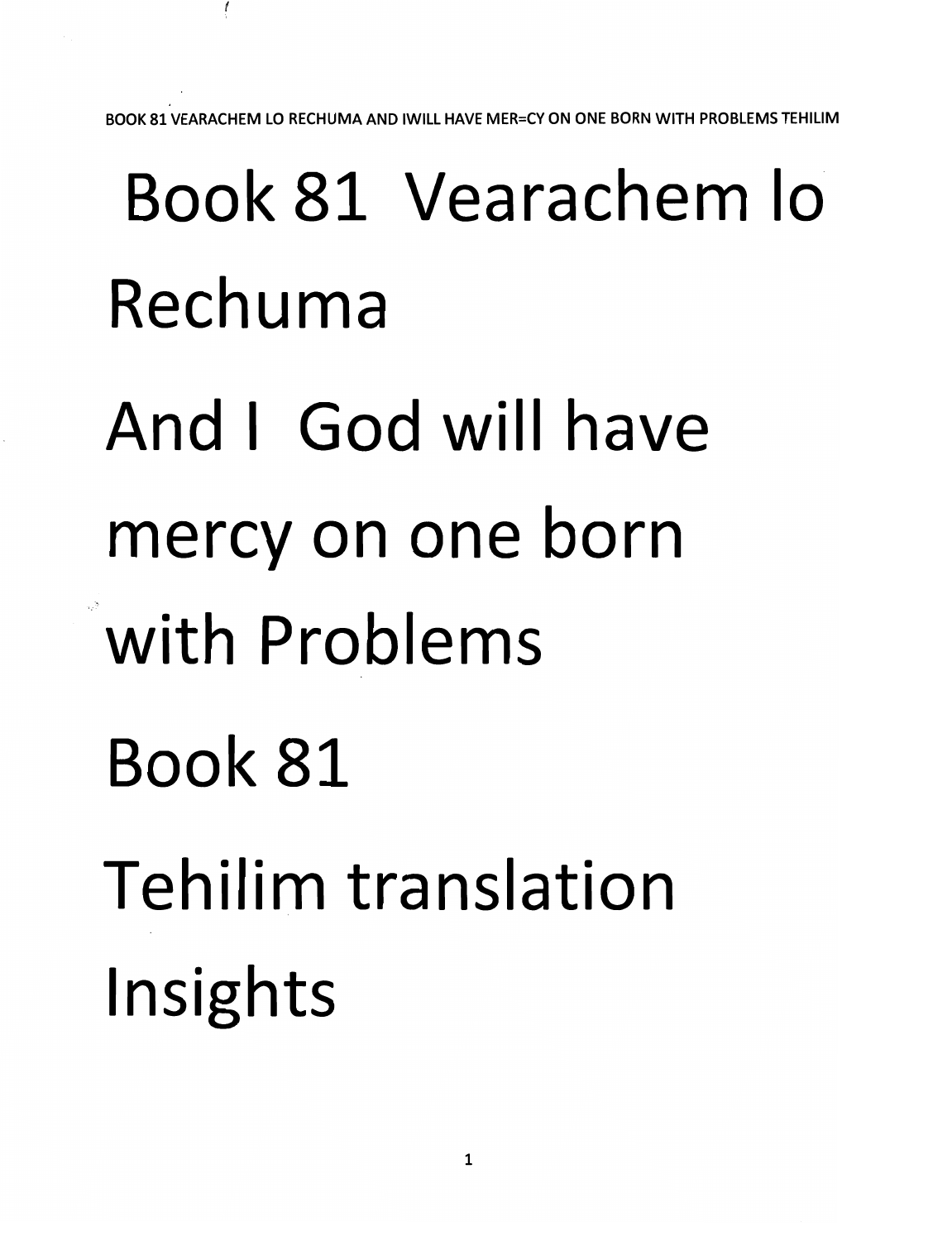## Moshe Siselsender

Chapter 13

13:1 An eternal Psalm a hymn by David.

13:2 How long are You God forgetting me? How lonf are You going to conceal your face?[ Electing to have natura means take their course. Not performing a miracle . Not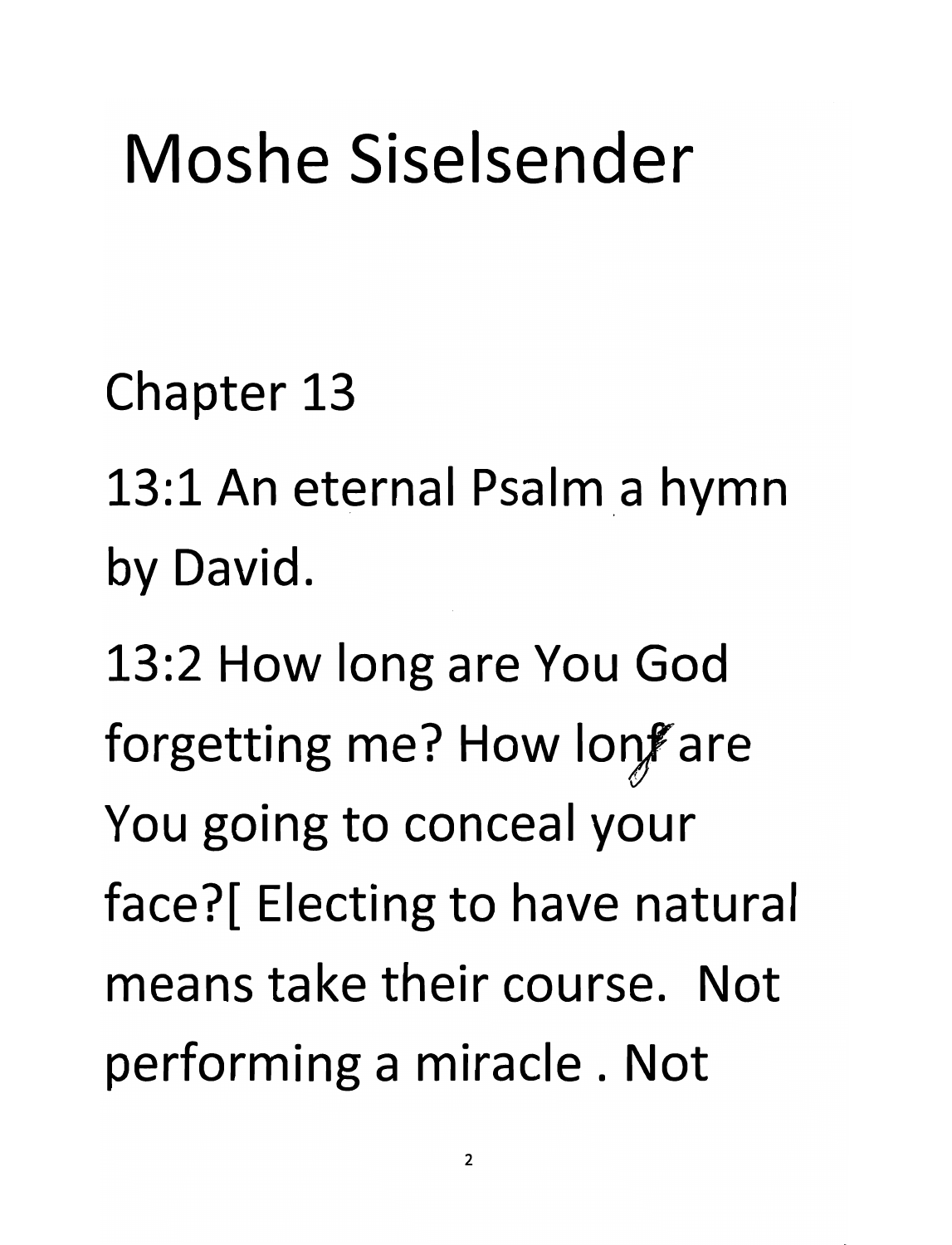breaking this mode on the part of God staying uninvolved] 13:3 How long will I have to shift for myself? [How long will I have to endure I the daily anguish in my heart?

[How long] will my enemies have the upper hand over me ? David was beseeching God not only for himself; but for Jews in future generations. David had Ruach Hakodesh a form of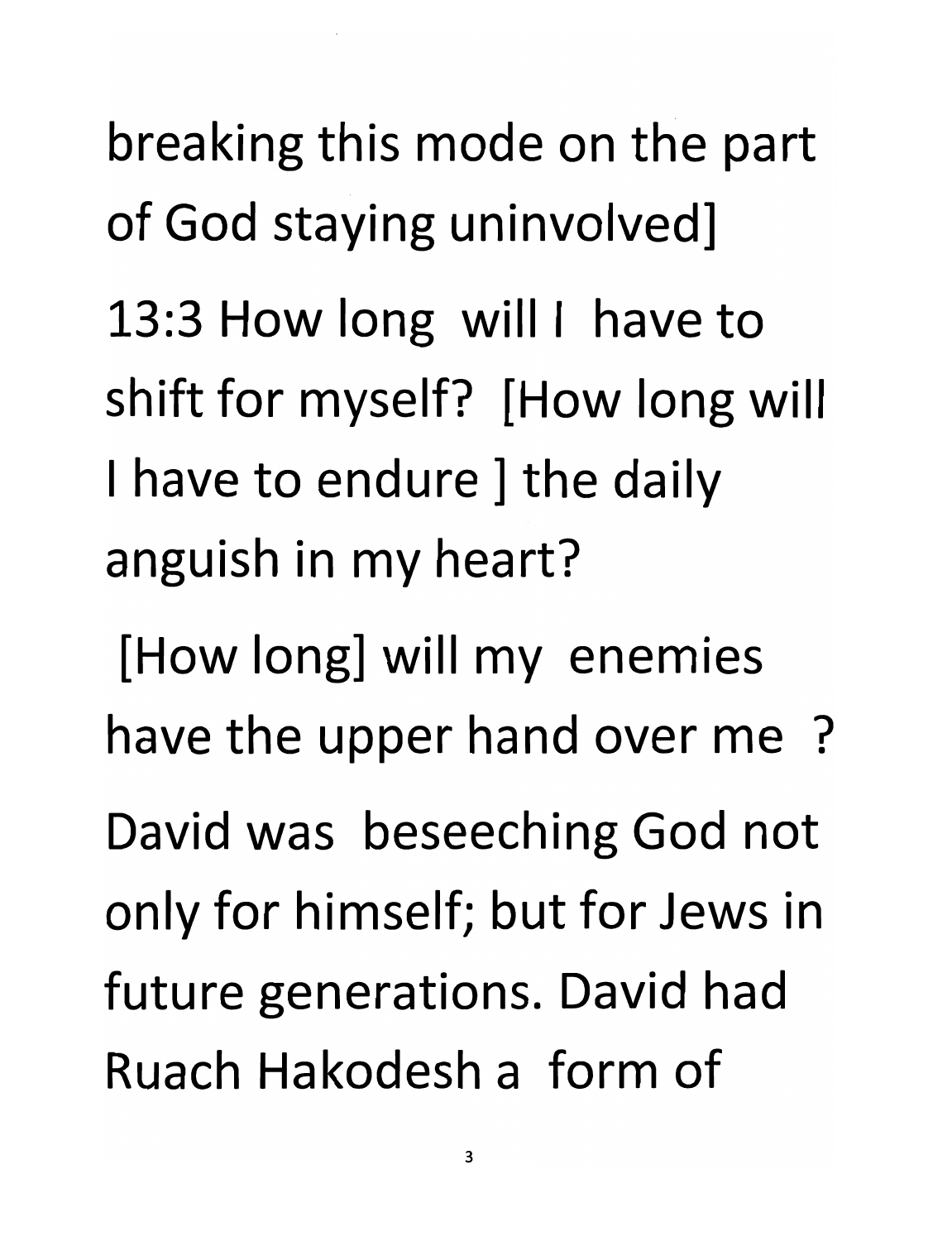prophesy . He sensed that the [1] Ten tribes the Northern kingdom of Yisroel would be exiled by the Assyrians all over the world[ China Japan India Africa and Europe.<sup>J</sup>

[2] Two tribes Yehudah Benuomin would be exiled by Nebuchanezer to Babylon. The First Temple lasted 410 years.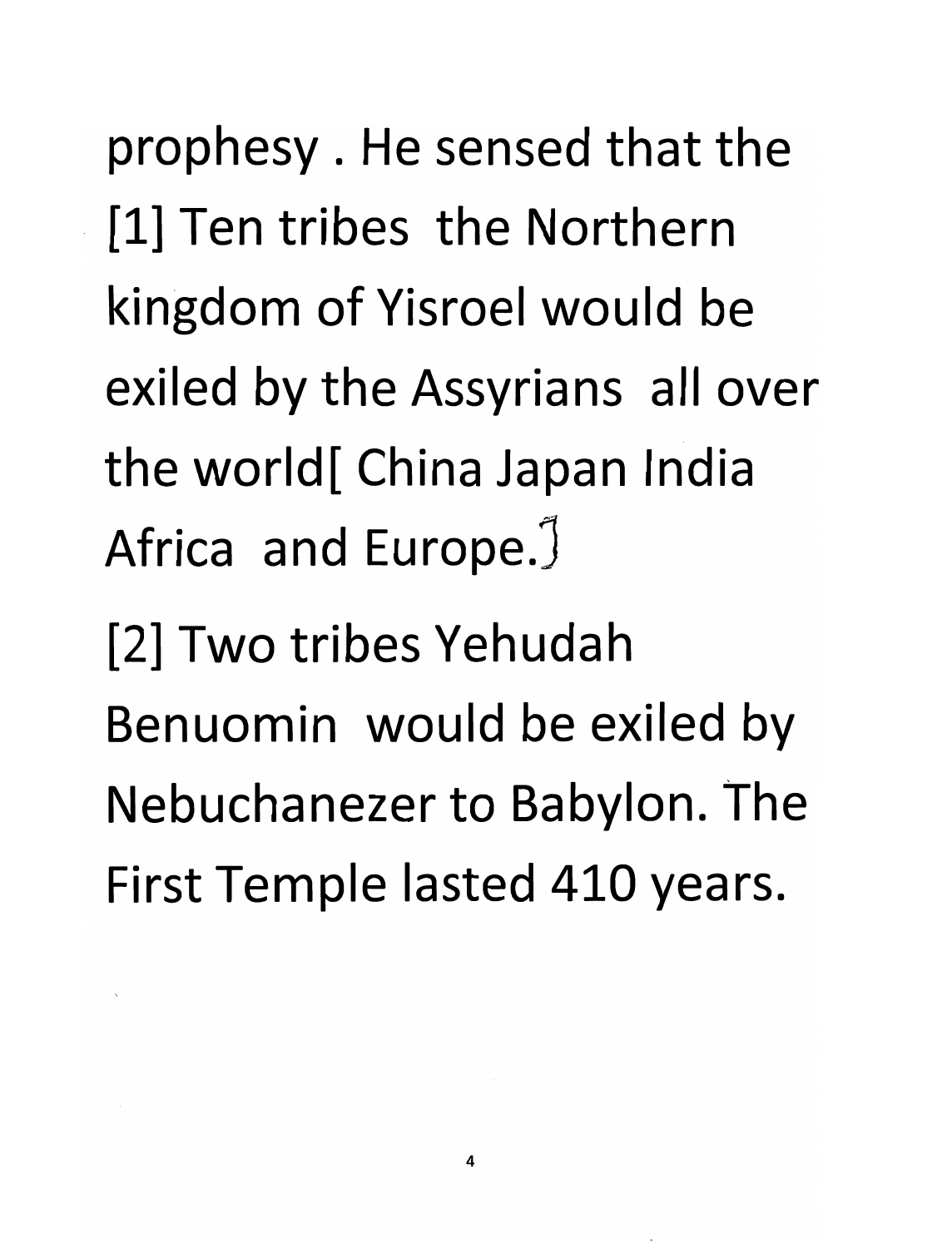[3] They return by the grace of Koresh who is appointed the Messiah by God Isaiah end chapter  $44428$ beginnng chapter *\ts* End Chronicles II  $P(VRE)$   $\frac{HHPOHP}{B}$ The Jews rebuild the Holy Temple 70 years following the destruction of the first Temple. They did this with the assistance of the Persian King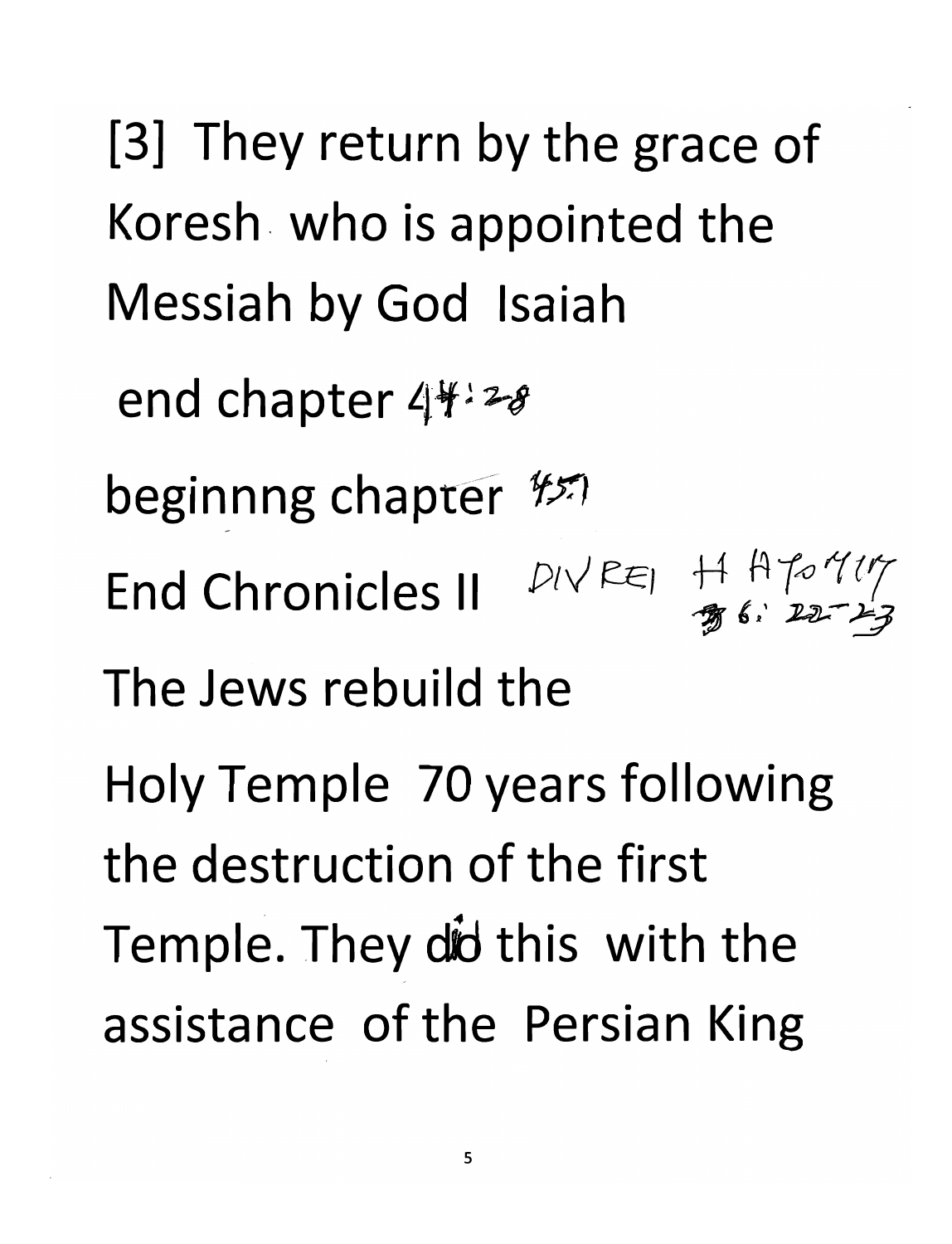-the son of Queen Esther the wife of King Achasveros.[ Purim story]

[3] Greece under Alexander the Great the Macedonian enter the scene. Alexander is friendly toward the Jews. He rescinds an edict to have his statute established in the Holy Temple and Jews worship him as a god . In appreciation all male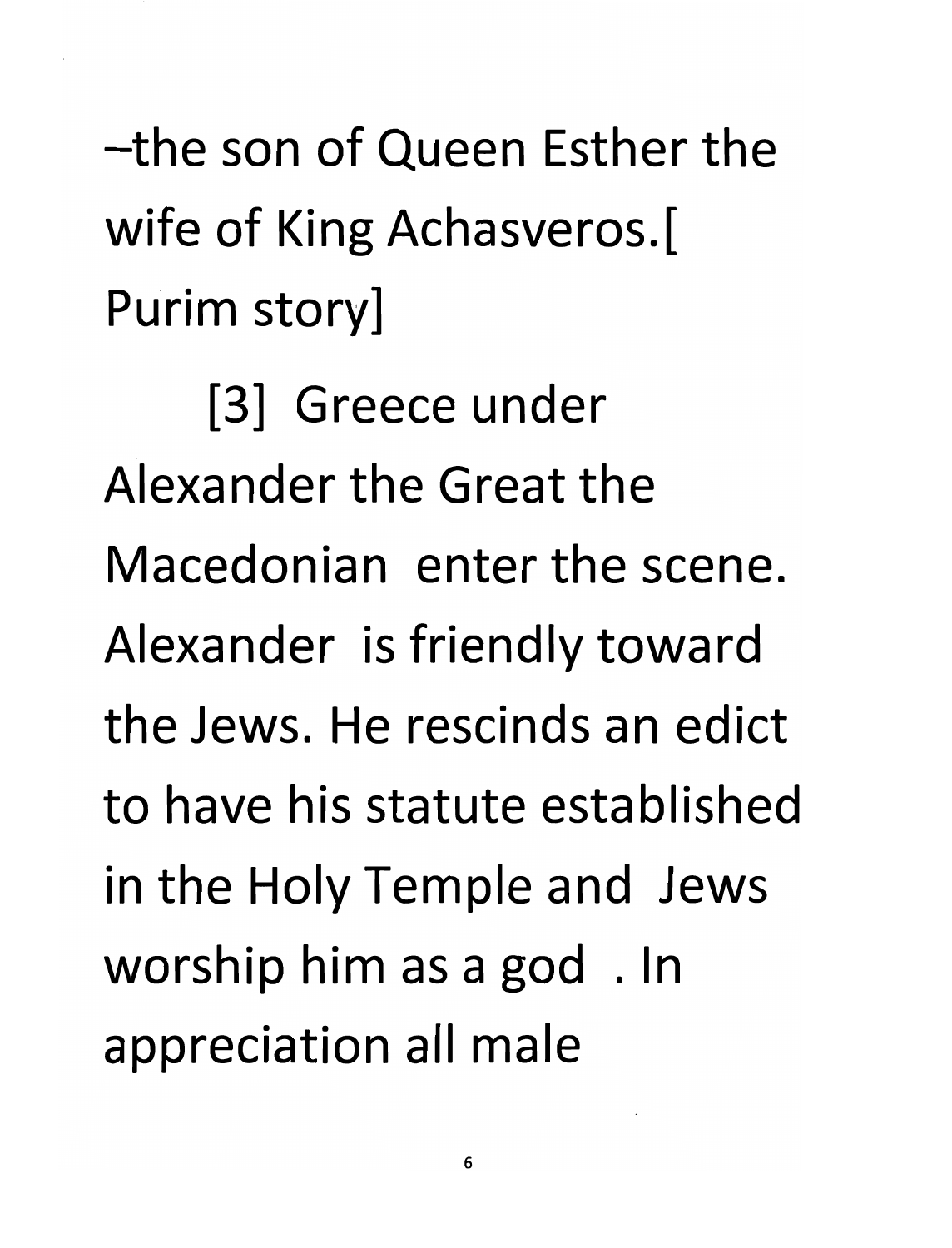Kohanim[from the priestly family of Aaron ] and many Jews named one of their sons Alexander.

However after many years one of the the Greek emperors Antiyochus made and enforced edicts making it illegal under punishment of death observe Kosher Sabbath lawsand forced Jews to adopt Hellenistic life style and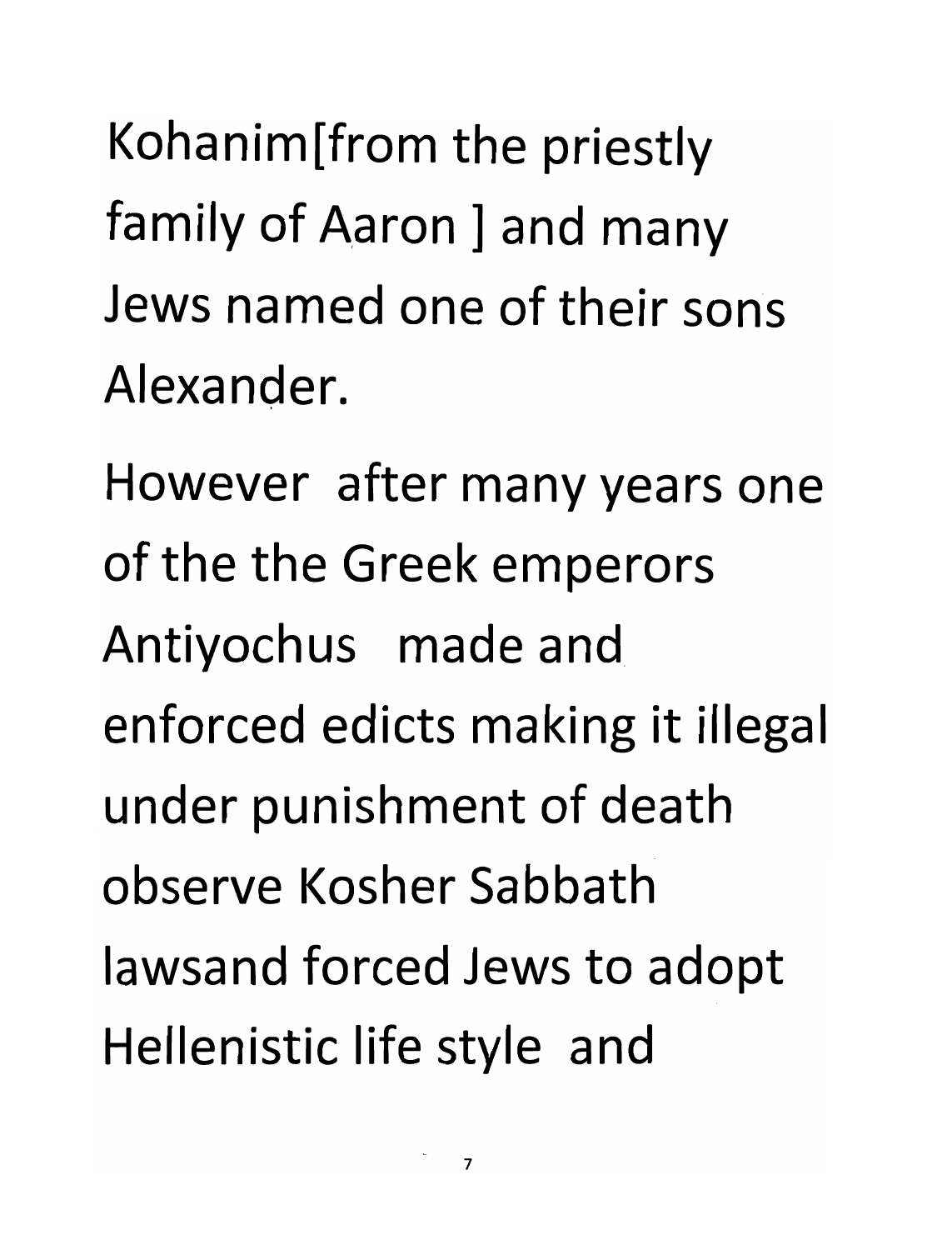worship Greek idols. Many Jews accepted the Greek Hellenistic life style. The Greeks installed high priests who accepted Hellenistic life style. Some of these high priest did not force Jews to worship idols.

However, the Hashmenyim A group of idealistic Kohanimorganized a revolt against the Hellenist Jews and the Greek over lords. After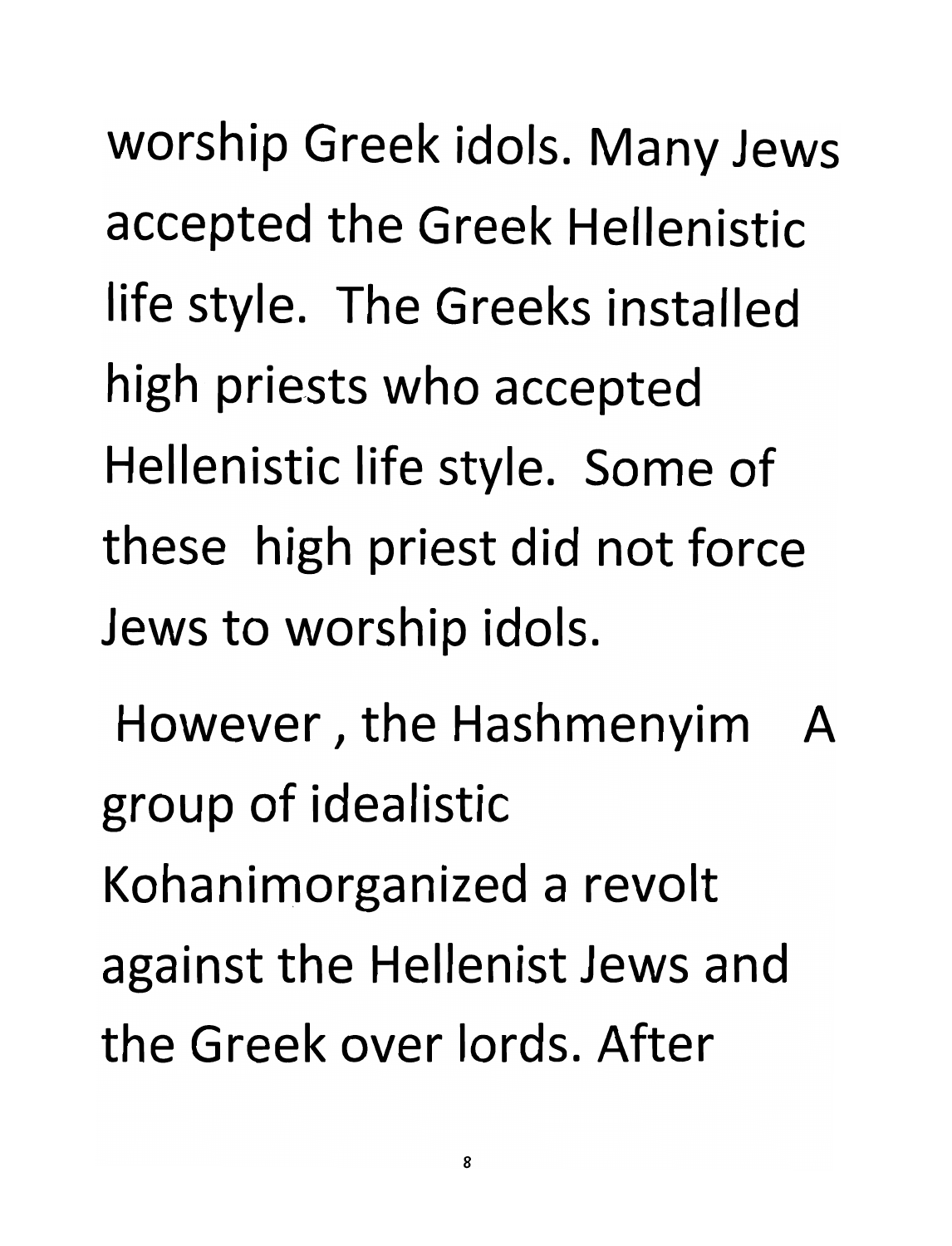many years of battle the Hashmenoyim over threw the grip of the Greek authorities and conquered Jerusalem and the Temple. They cleansed the Temple from all impurities. They discovered one jug of oil to light the Menorah the seven arm candlearium. A miracle occurred. The light lasted for seven days . Jewish sovereignty lasted for 200 years.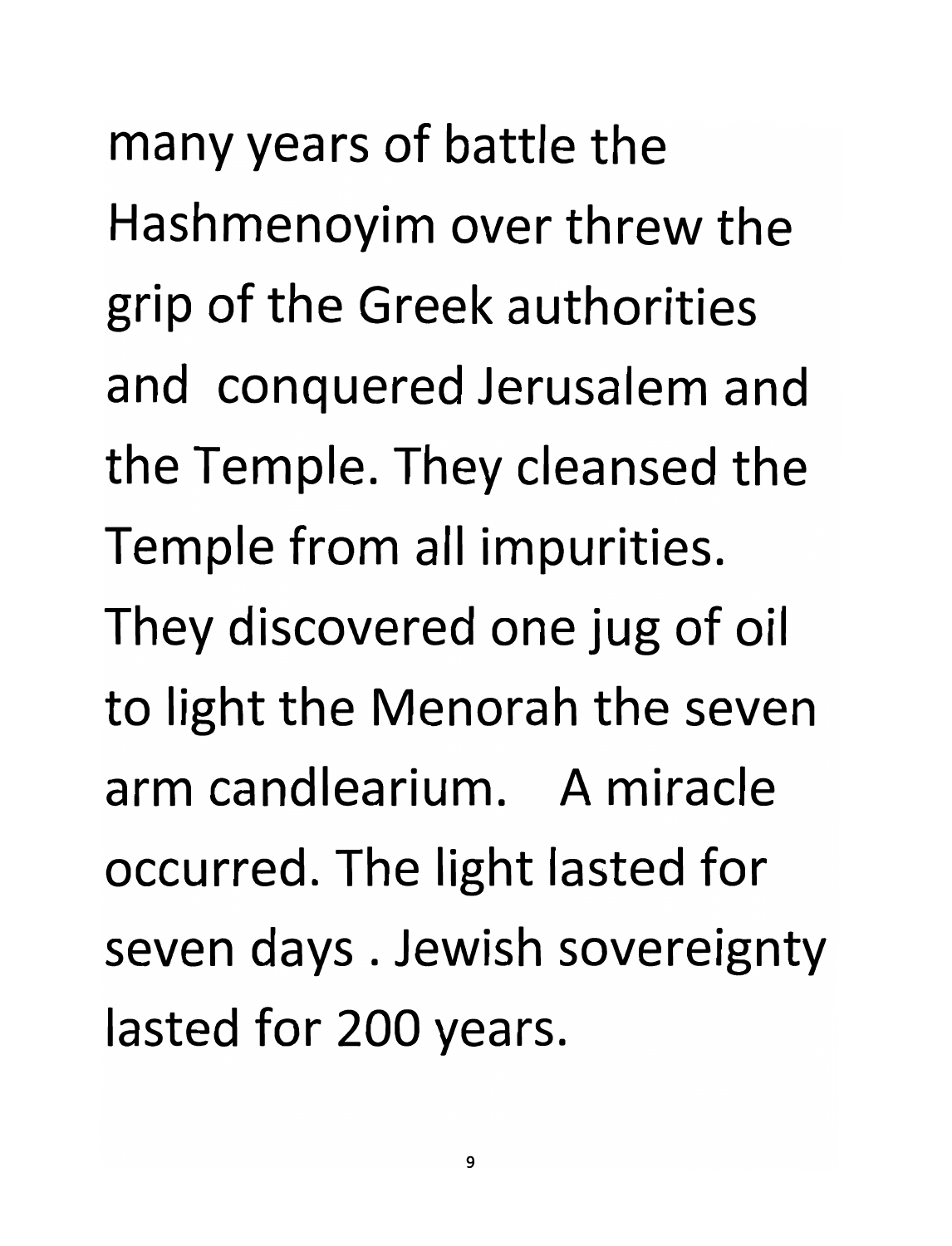[4] Rome is invited by the Hashmenoyim to counter Greek power. The Roman warn Greece to lay off or else they will face the full might of Rome. To protect the Jews from the Greeks Rome sent its army.

Rome promised the Jews that they would respect Jewish sovereignty.

However, after a few years Rome had a change of heart.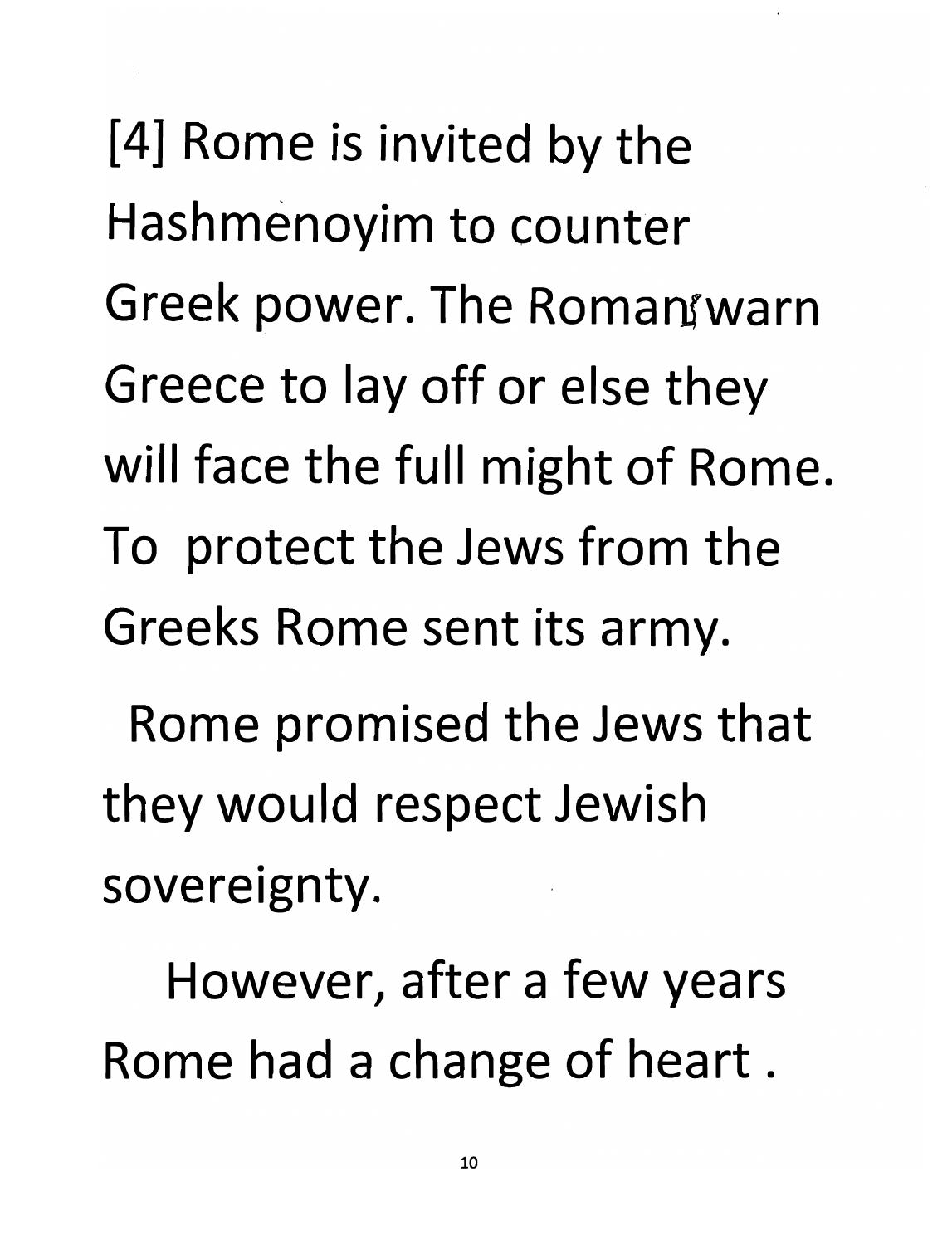Rome incorporated Judah the Jewish state as part of the Roman empire. Jews led by the zealots rebelled .The war lasted for 20 years.

The Roman emperor Titus defeated the Jewish rebellion after 20 years. He burned the Temple.

Sixty years later the Jews rebelled again led by Bar Kochbo. Rabbi Akiva and other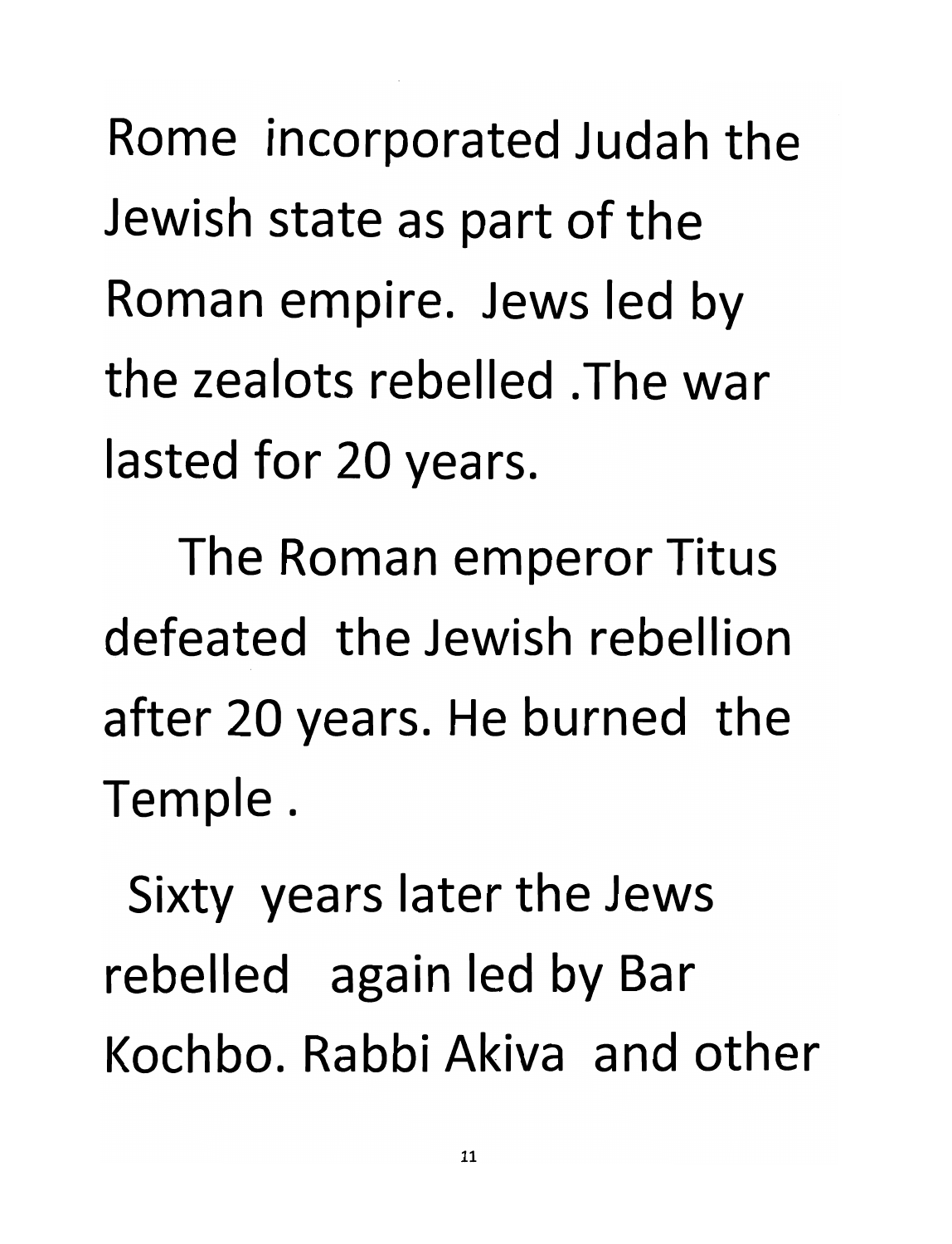Jewish scholars elders believed Bar Kochbo is the Messiah. However the Roman scrushed this revolt. They killed one million Jews and exiled the remainder of the Jews .

These four exiles David had a prophetic vision and foresaw. They are mentioned in Psalm<br>13 '2, 3 " Ap x No-V W T (Werel  $13.2.3$   $7.6$   $7.2$ <br>
The four instances of  $\frac{7}{12}$ <br>
The four instance  $~^{\circ}$  AD  $\frac{0}{0}$ calamity tragedy and three of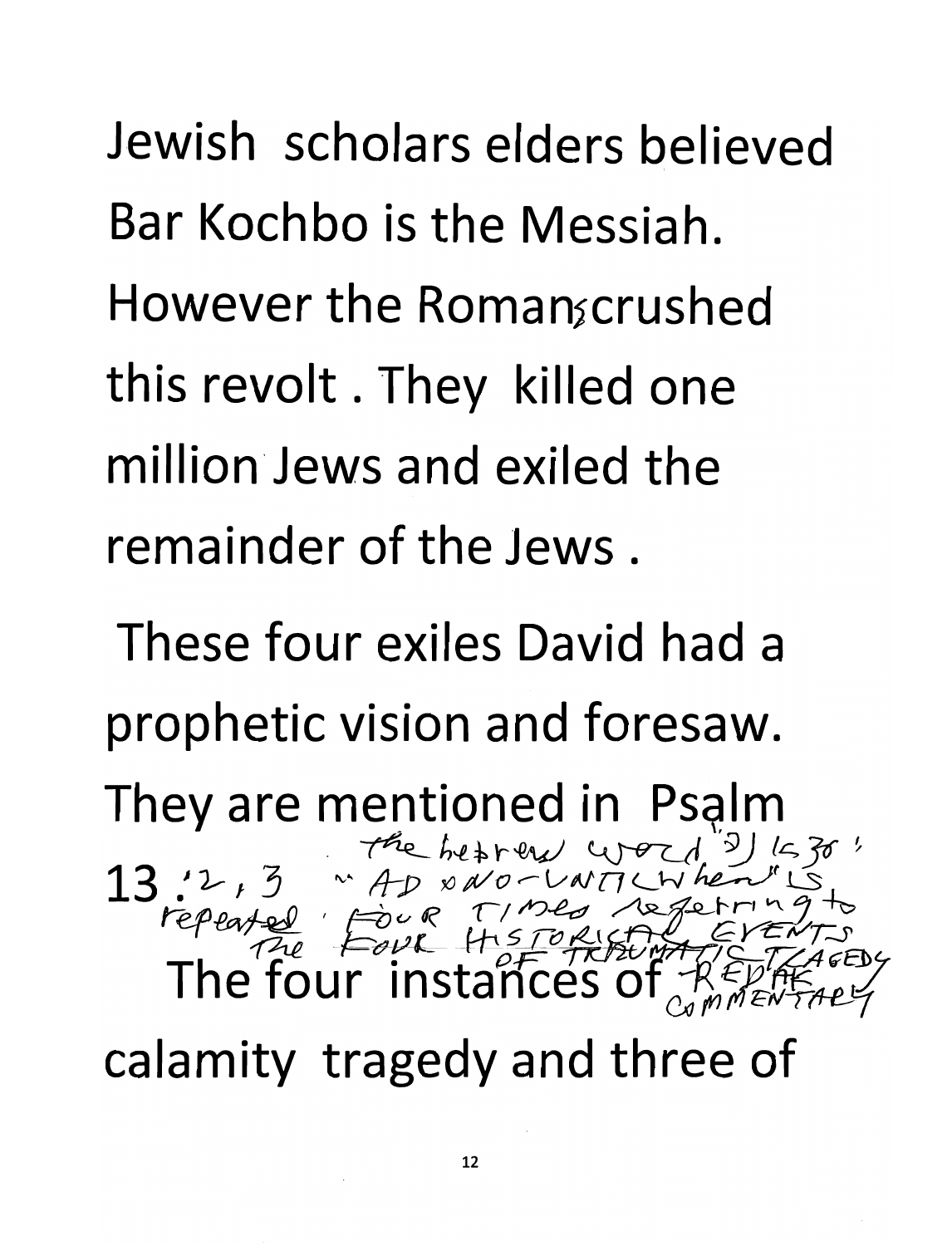exile for the Jewish people prophesized by David in Psalm 13 are similar to what the prophet Daniel in the Bible Book Daniel interpreted the dream of Nebucadnetzer.

13:4 Change your mode PERCEIVE and ACT INTERVENE on the side of the downtrodden. Answer me. Enlighten my eyes that Ishall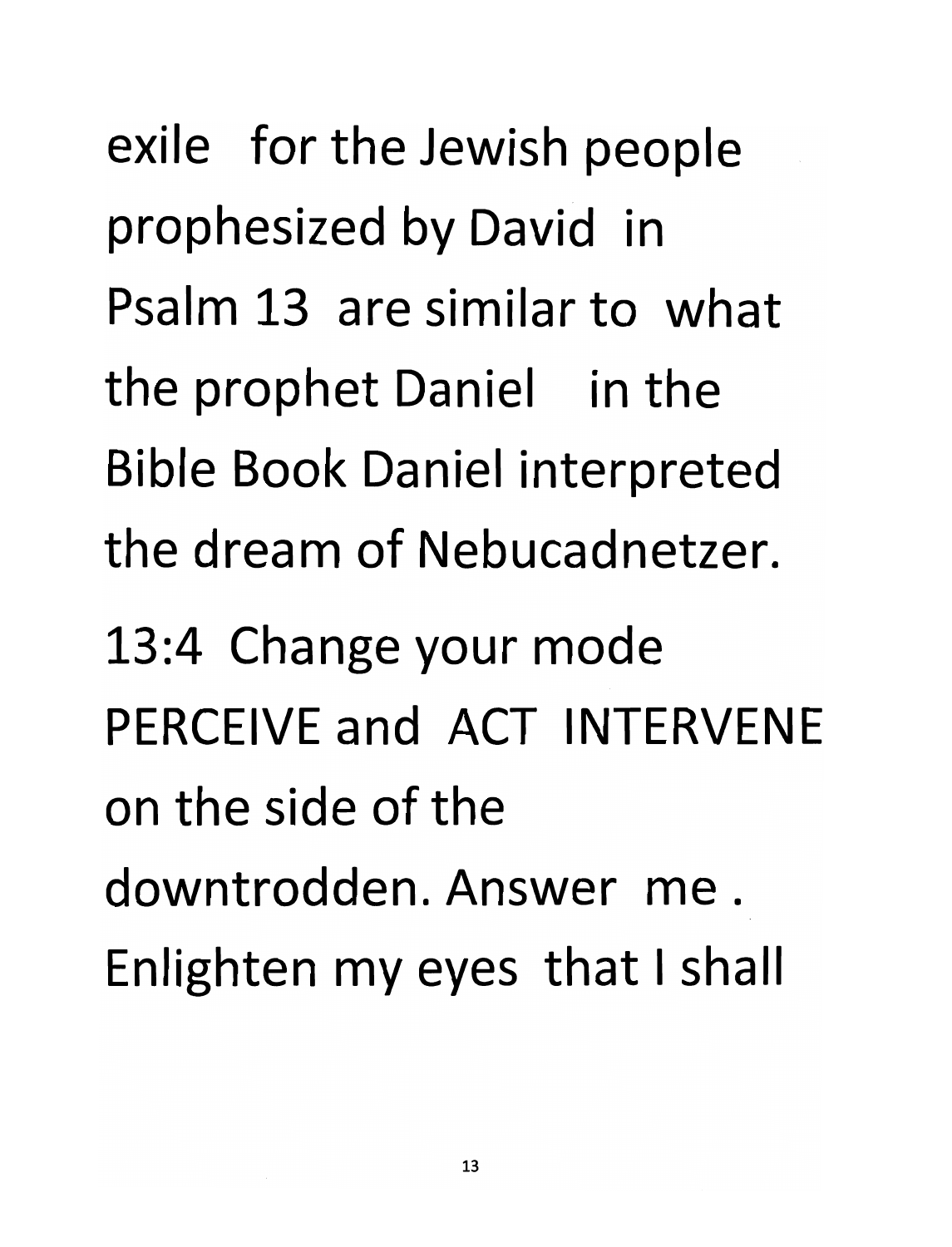see redemption before I die and slumber forever.

13:5 Lest my open enemies claim victory [the Nazis-that they have defeated the God of the Jew . The evidence is that no one -including the God of The Jew- stood in their way when they murdered 6 million Jews and one million Jewish children . God come to my rescue lest my hidden enemies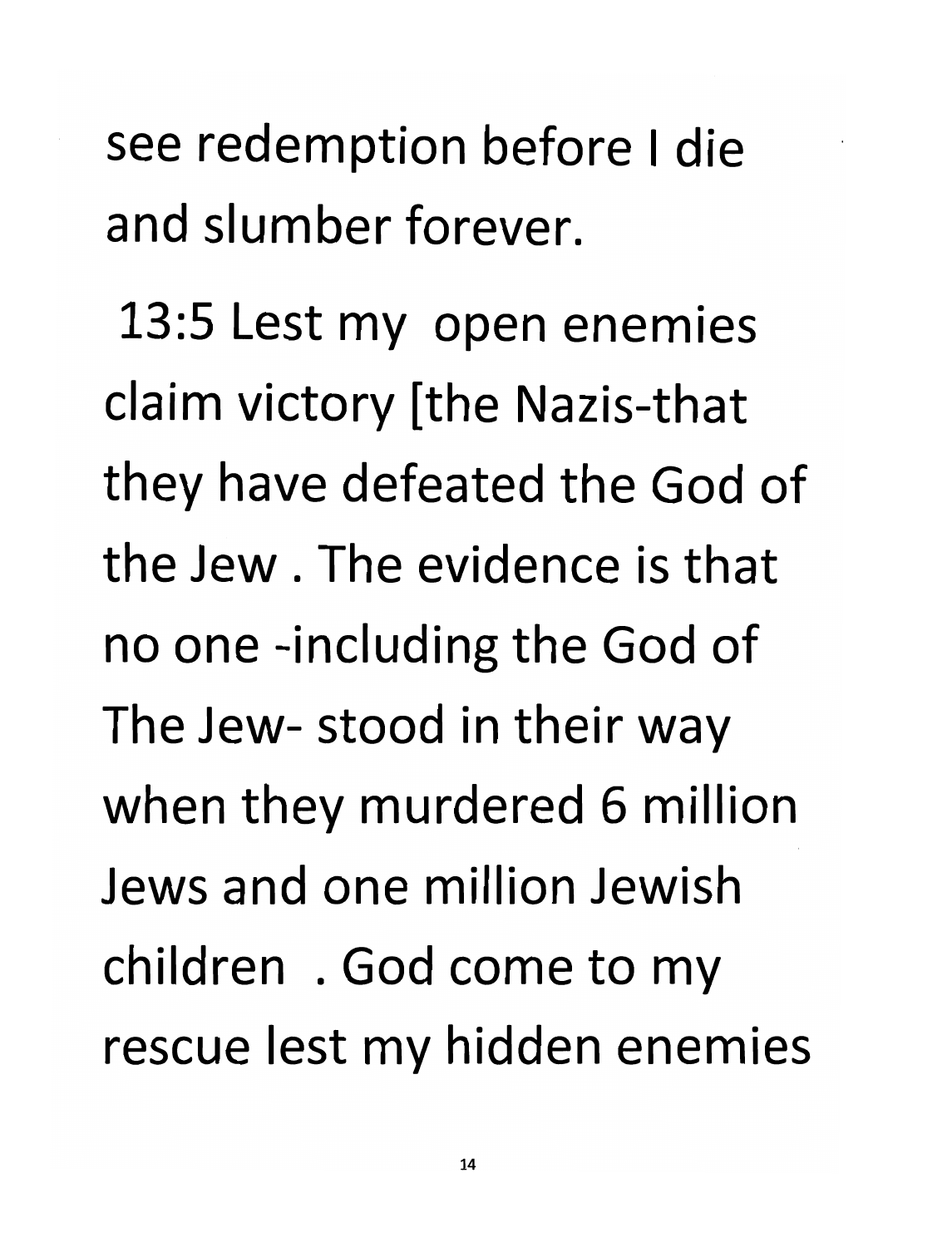rejoice .[ Lest all my hidden enemies the Allies Great Britain under Churchill and the USA under

Franklin D. Roosevelt and his state department rejoice to the extermination of European Jews the holocaust. ]

13:6 And Itrusted your benevolence . My heart is gladdened with your salvation .